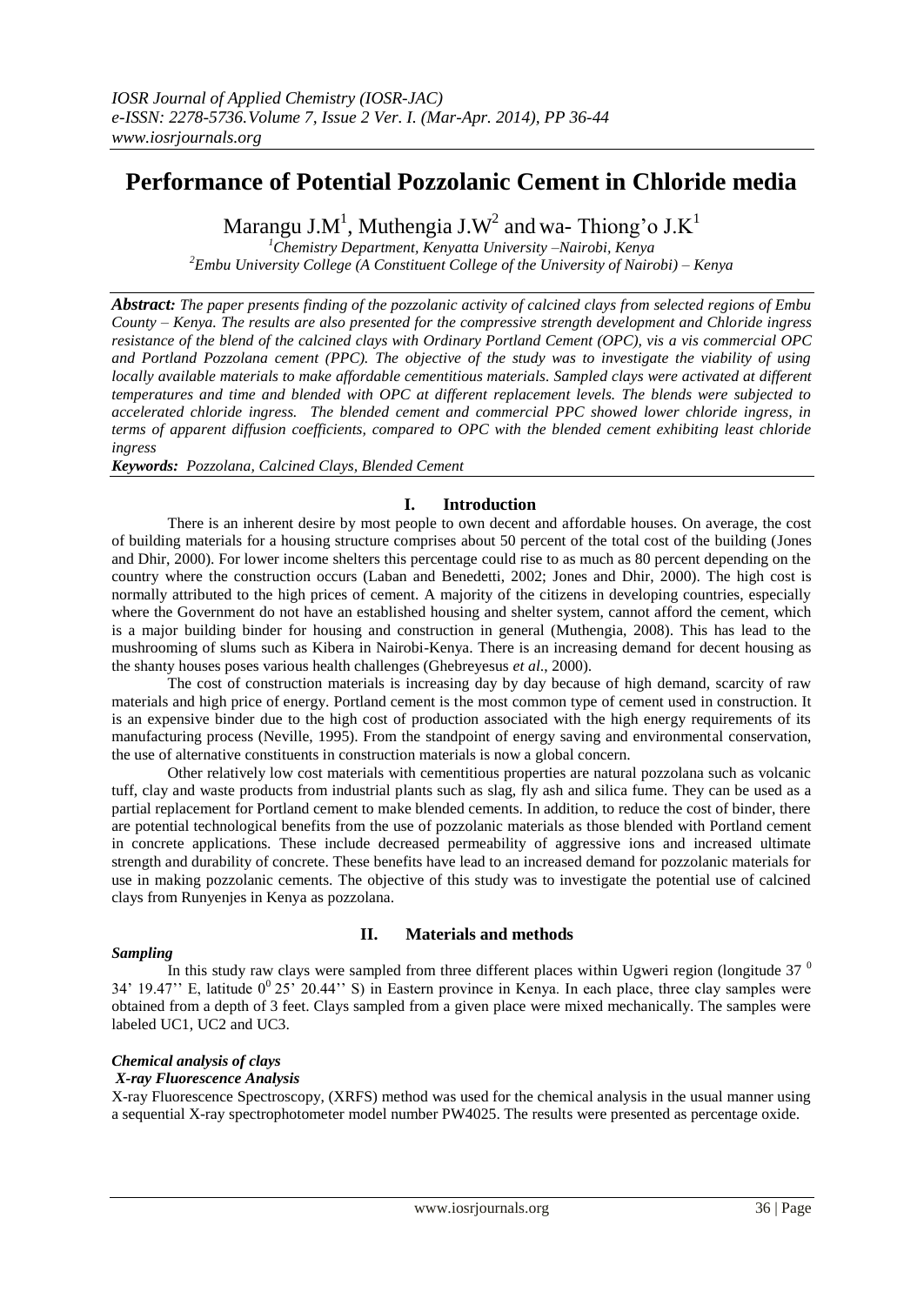# *Flame Photometry and Atomic Absorption Spectroscopy (AAS)*

Analysis of the oxides of Na and K were done using a flame photometer model number 410 series .The amount of CaO, MgO, Fe<sub>2</sub>O<sub>3</sub>, and SiO<sub>2</sub> were determined using AAS model number  $6200 - SHIMADZY$  series. The absorption measurement signal was recorded sequentially each time a new standard solution was used. Calibration curve of concentration of standard solutions versus signal was done. Similar volumes of digested clay sample which corresponded to those of standard solutions were run the on the flame photometer or Atomic Absorption Spectrometer following the instruction manual using standard calibration method.

#### *Calcination of clay*

The sampled clay was dried to a constant weight at 110 $\rm{^0C}$  to a constant weight using an Electrical Muffle furnace model number OSK 9540-MK-SP 38351. 1 kg of the dried clay, in 18 cm by 27 cm clay trough, was put in the furnace and allowed to heat for two hours at  $700\degree$ C. The procedure was repeated at  $700\degree$ C for one hour and at 800 <sup>o</sup>C for one hour. The resultant clay was cooled, finely ground using laboratory ball mill to 90 µm mesh size and subjected to pozzolanicity test.

# *Pozzolanicity test*

Pozzolanicity test was carried out following the method prescribed by Luxán *et al.* (1989). Calcium hydroxide solution was prepared in a 250-ml conical flask by addition of 200 mg of analytical-grade Ca(OH)<sub>2</sub> in a 200 ml of de-ionized water. The conical flask was then placed in a magnetic plate and the temperature of the solution maintained at 40  $\pm$ 1 °C. The solution was continuously stirred using a magnetic stirrer. Electrical conductivity of the solution was continuously monitored by a digital conductivity-meter (Oakton CON 510 Series model). After the lime–water system reached a constant conductivity, 5 g of pozzolanic material was added to the solution in the conical flask. Conductivity values of the solution were recorded at thirty minutes intervals after adding the calcined clays for 270 minutes.

The same procedure was repeated for the pozzolana–water systems without lime. Corrected conductivity–time values for lime – pozzolana system were obtained by subtracting the contribution of pozzolana – water from lime – pozzolana system.

#### *Preparation of PCC*

Requisite amounts of calcined clay and OPC were mechanically mixed using trowels on a tray to make PCC"s at 25, 30, 35, 40, 45 and 50 per cent substitution of OPC. They were labeled PCC25, PCC30, PCC35, PCC40, PCC45 and PCC50 respectively.

#### *Sand*

The sampled sand was washed with de-ionized water and sun-dried for two days to a constant weight to remove mud and other soluble substances. The dry sand was sieved to remove coarse material through a 5 mm sieve.

#### *Compressive Strength Determination*

This was done in accordance with EAS 148-1(2000). Three mortar prisms each having dimensions of  $160 \text{ mm} \times 40 \text{ mm} \times 40 \text{ mm}$  were prepared at a go. This was done by mixing 450 g of OPC and 1350 g of sand with two trowels on a non – porous plate for one minute. Requisite amount of water was added to make cement mortars with water /cement ratios of 0.4, 0.55 and 0.63. They were then placed in a curing room with relative humidity above 90 percent and at a temperature of  $27 \pm 2$  °C for 24 hours  $\pm$  30 minutes. After 24 hours  $\pm$  30 minutes, they were de – moulded and marked accordingly for identity purpose. The marked prisms were submerged immediately in curing tank maintained at 23 $\degree$ C for twenty seven days. On the twenty eighth day, three prisms for each cement category were removed from curing tank and allowed to drain for thirty minutes. The prisms were tested for compressive strength using a Compressive strength machine model number SSC-546.

#### *Chloride profiling*

For each category of cement, three prisms, cured for twenty eight days were subjected to chloride profiling using a method prescribed by ASTM C1202-97 (2001). Cathode compartment of an electrochemical set up was filled with 500  $\text{cm}^3$  of the 3.5 percent sodium chloride solution. The anode compartment cell was filled with 500  $cm<sup>3</sup>$  of the NaOH solution.

A mortar prism was firmly placed in the assembled test cell using epoxy coating. A stainless steel rod was dipped in each cell such that they were in contact with the periphery faces of the specimen. The rods were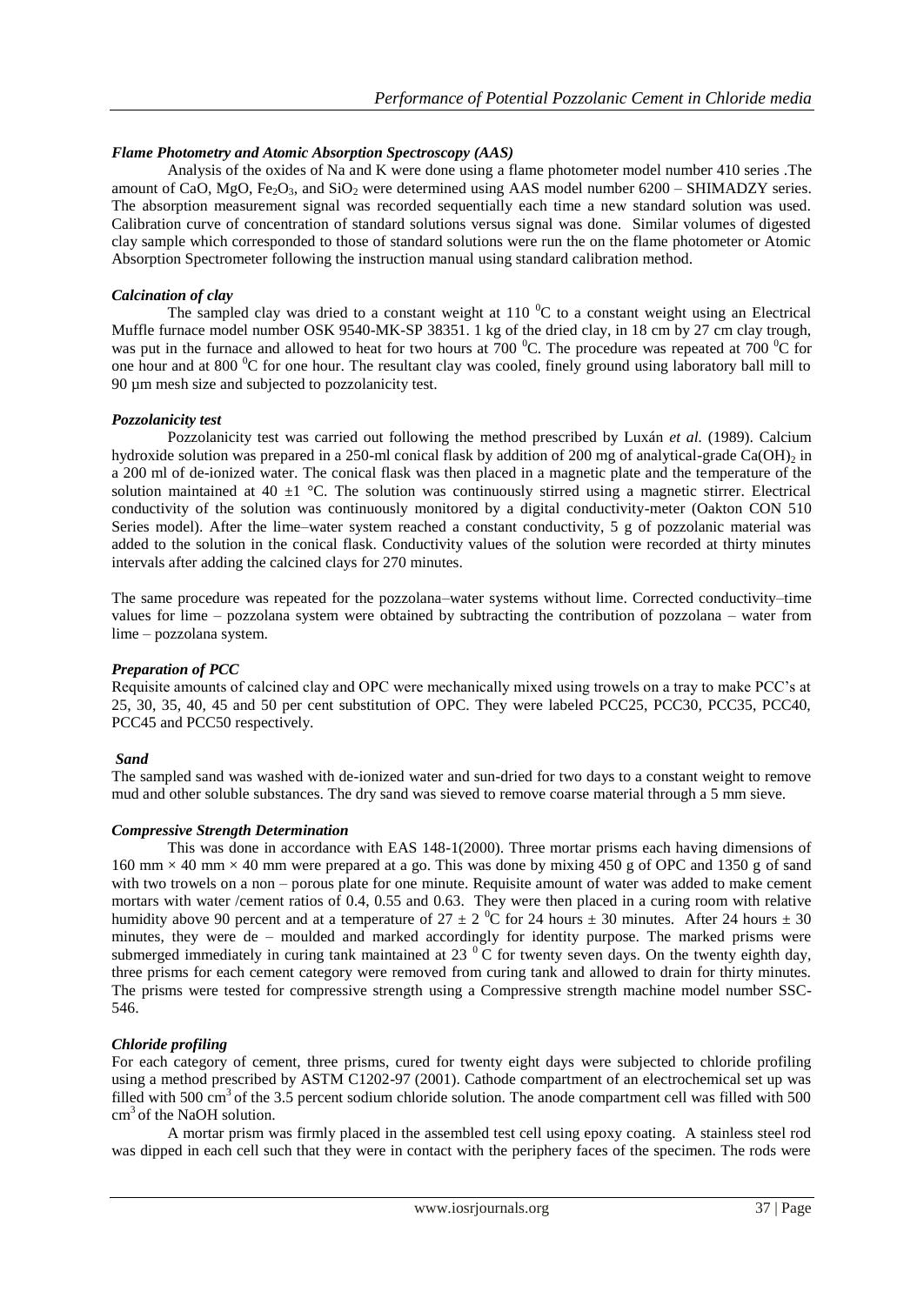fastened with a clamp at both ends to hold the whole assembly together. An external voltage cell was used to apply a voltage difference of  $12 \pm 0.1$ V between the electrodes.

After the whole assembly was completed and the solutions in both the anode and cathode compartments were in place, the power was switched on. The electric current in the test cell was monitored by use of a digital ammeter at intervals of thirty minutes for a period of thirty six hours. The top of the container was covered with a polyethylene paper and the entire model maintained at  $22 \pm 1$  °C. Both solutions in the anode and cathode compartments were stirred periodically by use of a glass rod to maintain a relatively uniform concentration throughout the compartment depth.

After exposure duration, the mortar prisms were removed from the electrochemical set up. The mortar prisms were packed and sealed in plastic bags. A mortar prism, from the plastic bag, was polished from all sides using sand paper. The prism was cut into 10 mm slices along the length using 2 mm thick water lubricated saw. The slices were dried to a constant mass in an oven at  $105<sup>0</sup>C$ .

The dried slices were pulverized and ground to pass through 76 μm sieve. Between each grinding or pulverization, the grinder or pulverizer was thoroughly cleaned to avoid cross sample contamination. The ground samples were kept in a sealed plastic bags awaiting chloride analysis.

# **III. Results and discussion**

*Chemical Analysis Results for Sampled Clays*

Table 3.1- 3.3 shows the chemical composition in terms of oxides of sampled clays from selected regions within Ugweri region.

| Oxide %                        | UC1   | $\pm$ S.D  | UC2   | $\pm$ S.D  | UC3   | $\pm$ S.D  |
|--------------------------------|-------|------------|-------|------------|-------|------------|
| $Al_2O_3$                      | 20.70 | $\pm 0.02$ | 16.0  | $\pm 0.01$ | 22.17 | $\pm 0.02$ |
| SiO <sub>2</sub>               | 43.40 | $\pm 0.36$ | 72.6  | $\pm 0.00$ | 33.44 | $\pm 0.05$ |
| Fe <sub>2</sub> O <sub>3</sub> | 2.30  | $\pm 0.57$ | 2.72  | $\pm 0.01$ | 2.30  | $\pm 0.60$ |
| $Al_2O_3 + SiO_2 + Fe_2O_3$    | 66.4  | $\pm 0.89$ | 91.32 | $\pm 0.02$ | 57.91 | $\pm 0.59$ |

*Table 3.1: Chemical Composition of the Sampled Clays (XRF Analysis)*

| Table 3.2: Chemical Composition of the Sampled Clays (AAS Analysis) |                 |            |       |            |                 |            |
|---------------------------------------------------------------------|-----------------|------------|-------|------------|-----------------|------------|
| Oxide %                                                             | UC <sub>1</sub> | $\pm$ S.D  | UC2   | $\pm$ S.D  | UC <sub>3</sub> | $\pm$ S.D  |
| $Al_2O_3$                                                           | 22.01           | $\pm 0.06$ | 16.4  | $\pm 0.65$ | 23.57           | $\pm 0.20$ |
| SiO <sub>2</sub>                                                    | 44.02           | $\pm$ 0.11 | 71.26 | ± 1.68     | 34.26           | $\pm 0.30$ |
| Fe <sub>2</sub> O <sub>3</sub>                                      | 1.90            | $\pm 0.04$ | 2.61  | $\pm 0.02$ | 2.52            | $\pm 0.17$ |
| MgO                                                                 | 0.40            | $\pm 0.01$ | 0.2   | $\pm 0.02$ | 0.27            | $\pm 0.14$ |
| CaO                                                                 | 1.90            | ± 0.26     | 0.14  | $\pm 0.23$ | 1.22            | $\pm 0.17$ |
| $Al_2O_3 + SiO_2 + Fe_2O_3$                                         | 67.93           | ± 0.438    | 90.27 | $+2.571$   | 60.35           | ± 0.685    |

*Table 3.2: Chemical Composition of the Sampled Clays (AAS Analysis)*

*Table 3.3: Chemical Composition of Na2O and K2O in the Sampled Clays (Flame photometry Analysis)* KS 02 1260(1994) and ASTM C618 (2003) prescribes that the sum of  $Al_2O_3$ ,  $SiO_2$  and  $Fe_2O_3$  should be above

| Oxide $%$         | UC1  | $\pm$ S.D  | UC2  | $\pm$ S.D  | UC3  | $\pm$ S.D  |
|-------------------|------|------------|------|------------|------|------------|
| Na <sub>2</sub> O | 0.05 | $\pm 0.01$ | 0.13 | $\pm 0.02$ | 0.42 | $\pm 0.02$ |
| $K_2O$            | 0.78 | $\pm 0.02$ | 0.72 | $\pm 0.07$ | 0.69 | $\pm 0.04$ |

70 percent. The sum of these oxides of UC2 surpassed the aforementioned specifications. The oxides are essential in any pozzolana as they provide the siliceous and aluminous material that reacts with lime during the hydration reactions of blended cements.

# **IV. Pozzolanicity Test Results**

Selected Pozzolanicity test results are presented in figure 3.1. They are presented as percentage loss of conductivity against time.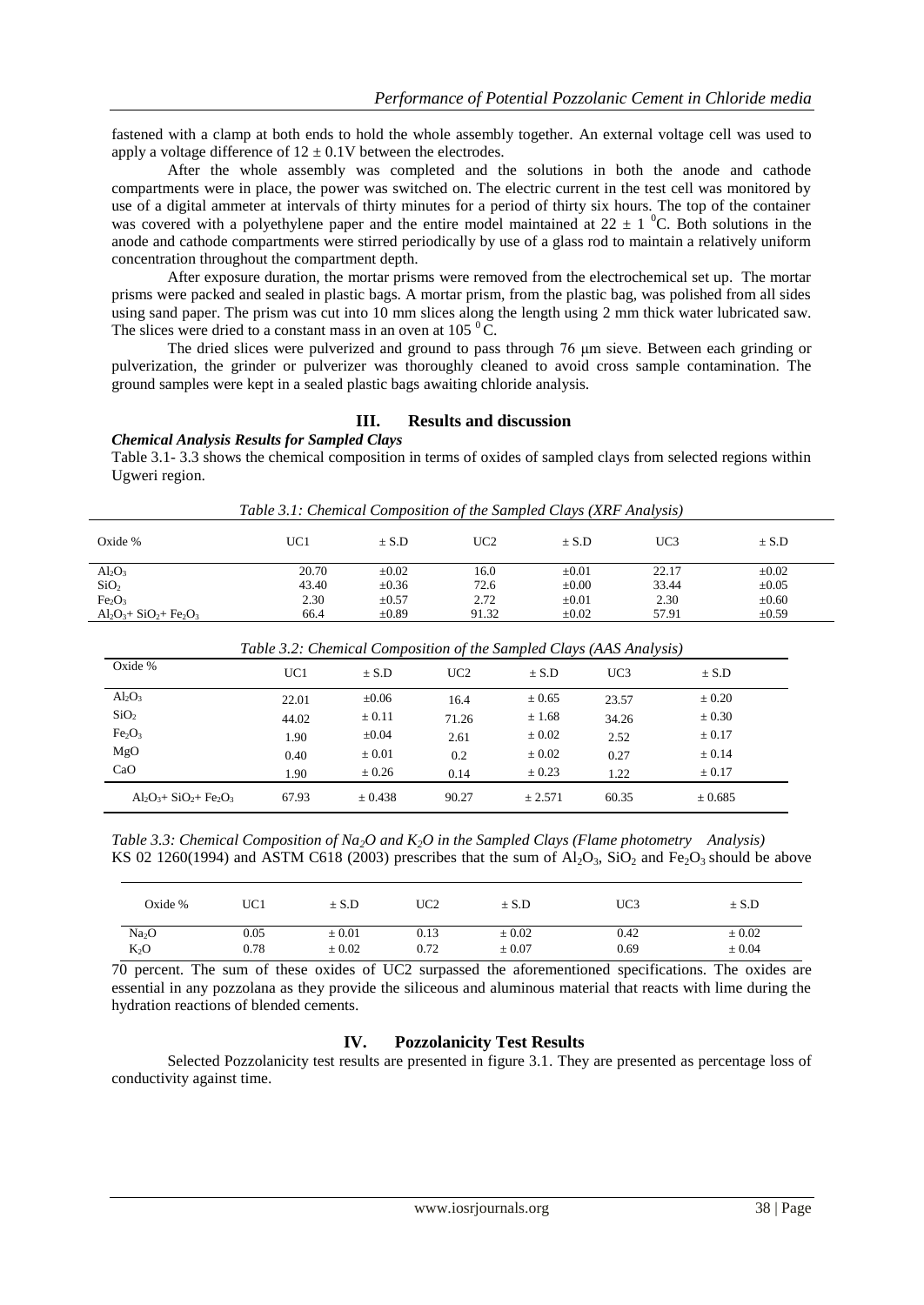

*Figure 3.1: Pozzolanicity as a Function of Loss of Conductivity with Time for UC2 Clay Calcined at Different Temperatures and/or Time*

It was observed that the calcined clays resulted in decreased conductivity of the water – lime mixture. The loss in electrical conductivity is due to lime fixation as a result of pozzolanic reactivity (Taylor, 1997). The three sample clays, UC1, UC2 and UC3, exhibited pozzolanic properties when calcined at different temperatures. Incinerating the clay samples at temperature of 800 $\degree$ C for one hour was observed to be the optimum calcining temperature for all the clay samples. Heating clays at elevated temperatures is necessary to produce a reactive pozzolana (Gathua, 2005). Among the three clay samples, UC2 was observed to exhibit the highest pozzolanic activity. This could be attributed to its higher  $Al_2O_3$ ,  $SiO_2$  and  $Fe_2O_3$  content than the others. UC2 calcined at  $800<sup>0</sup>C$  for one hour was therefore subjected to further analysis.

#### *Compressive Strength Test Results*





Figure 4.4: Compressive Strength of Test Cements on Verses Binder Type the Twenty Eighth of Curing It was observed that w/b ratio greatly influenced the strength of all test cements mortars at the twenty eighth day. The strength decreased in the order w/b =  $0.4 > w/b = 0.55 > w/b = 0.63$ . This is because w/b ratio affects the porosity of the hardened paste and the flow or rheology of the mixture as well as cohesion between paste and aggregate (Bentz, 2006).

OPC showed the highest compressive strength as compared to all test cements irrespective of the w/b ratio used. This could be attributed to the fact that OPC contained a higher proportion of  $C_3S$  and  $C_2S$  that are mainly responsible for the strength development (Rahhal and Talero, 2005). There was notable variation in strength at various replacement levels of OPC with calcined clays. At each w/b ratio, there was increase in compressive strength from PCC25 to PCC 35. When calcined clay is used as part of the cementitious material in a mortar/concrete mix, it reacts with water and  $Ca(OH)_2$  to form more CSH. The additional CSH densifies the mortar/concrete matrix enhancing strength (Muller, 2005). The increase in the amount of calcined clays used avails the needed alumino-silicate material to react with the calcium hydroxide produced during the hydration of OPC (Muller, 2005).

There was markedly a progressive decline in compressive strength at increasing replacement levels from 35 percent to 50 percent. Similar observations were made by Darweesh *et al*. (2007) while working with calcined bentonite clays. The worker attributed this to presence of residual inactive or unreacted bentonite minerals as result of low amount of CH. Moreover, the researchers (Darweesh *et al*., 2007) attributed this to the fact that the high replacement levels of OPC with calcined bentolite clays resulted to a decrease in the primary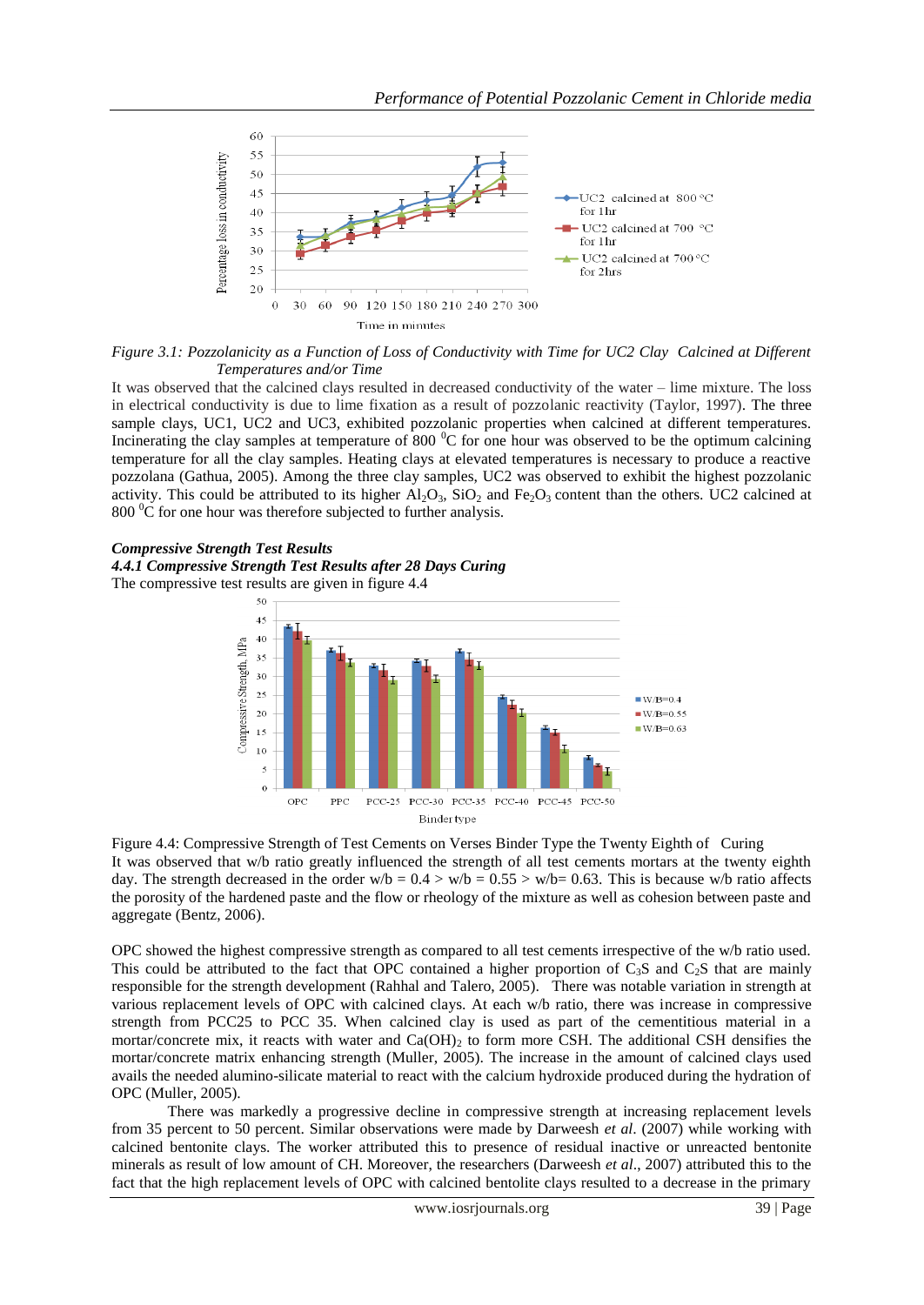binding materials originating from hydration of OPC. More so, the authors attributed this to the fact that although calcined bentonite clays provided the aluminosilicate material for the pozzolanic reaction, the CH produced by hydration of OPC at these replacement levels, was increasingly becoming insufficient for pozzolanic reaction.

The minimum standard requirements of compressive strength for cement mortar prisms by EAS 148- 1(2000), specifies a 28 days compressive strength of 32.5 MPa for Portland pozzolana cements. PCC cement met this specification up to 35 per cent replacement of OPC by mass regardless of the w/b used. Compressive strength values for PCC40 - PCC50 did not meet this standard. There was no significant difference in terms of compressive strength gain between PCC35 and commercial PPC at  $w/b = 0.40$ ,  $w/b = 0.55$ ,  $w/b = 0.63$  as the Tcalculated values were 0.594, 0.354 and 0.499 respectively. The T- calculated values were far below the Tcritical value of 6.314. Similarly, there was no significant difference in terms of compressive strength between PCC30 and commercial PPC at  $w/b = 0.40$ ,  $w/b = 0.55$ ,  $w/b = 0.63$  as the T- calculated values were 0.303, 0.270 and 0.008 respectively. The T- calculated values were also way below the T- critical value of 6.314.

#### *4.3.2 Compressive Strength Results after Exposure to Chloride Ions Solution*

The percent gain in compressive strength results after exposure of the mortar in 3.5 percent sodium chloride solution are given in Figure 4.5



Figure 4.5: Percentage Gain in Compressive Strength verses Binder Types at varying w/b ratios

It was observed that in all cement categories, there was an increase in compressive strength after exposure to the Cl- media. The gain could be attributed to the ingress of sodium and chloride ions in the cement matrix (Luke, 2006). The Na<sup>+</sup> and Cl<sup>-</sup> are known to activate or initiate residual cement hydration or pozzolanic reaction and thus increase strength of mortar /concrete (Lorenzo *et al.*, 2003). Lorenzo *et al.* (2003) observed an increase in flexural strength of samples that contained fly ash in marine simulated media. The researchers attributed this to the ingress of  $Na^+$  and Cl.

There was marked decrease in compressive strength gain from PCC40 - PCC50. Similar observations were made by Muller (2005) while studying the pozzolanic activity of natural clay minerals with respect to environmental geotechnics. The author observed that at replacement levels above 35 percent of OPC by mass caused a decrease in strength irrespective of the presence of chemical activators. The worker (Muller, 2005) attributed this to low pozzolana –CH reaction. Our results can also be explained in a similar way.

There was notable increase in compressive strength in all categories of cements at various w/b ratios. There was no significance difference in terms of compressive strength gain between PCC35 and commercial PPC at  $w/b = 0.40$ ,  $w/b = 0.55$ ,  $w/b = 0.63$  as the T- calculated values were 0.1621, 0.5321 and 0.2871 respectively. The T- calculated values were far below the T- critical value of 6.314. Similarly, there was no significance difference in terms of compressive strength gain between PCC30 and commercial PPC at  $w/b =$ 0.40, w/b = 0.55, w/b = 0.63 as the T- calculated values were 0.1697, 0.1329 and 0.1201 respectively. The Tcalculated values were also way below the T- critical value of 6.314.

# *4.5 Ingressed Chloride Profiling*

Selected Chloride profiles for the chloride penetration against depth of cover for each category of the cement mortar are presented in Figures 4.6. Chloride profile analysis in this study involved the determination of the concentration of the ions (Cl) at different depths of cement mortar bulk of PCC, OPC and PPC.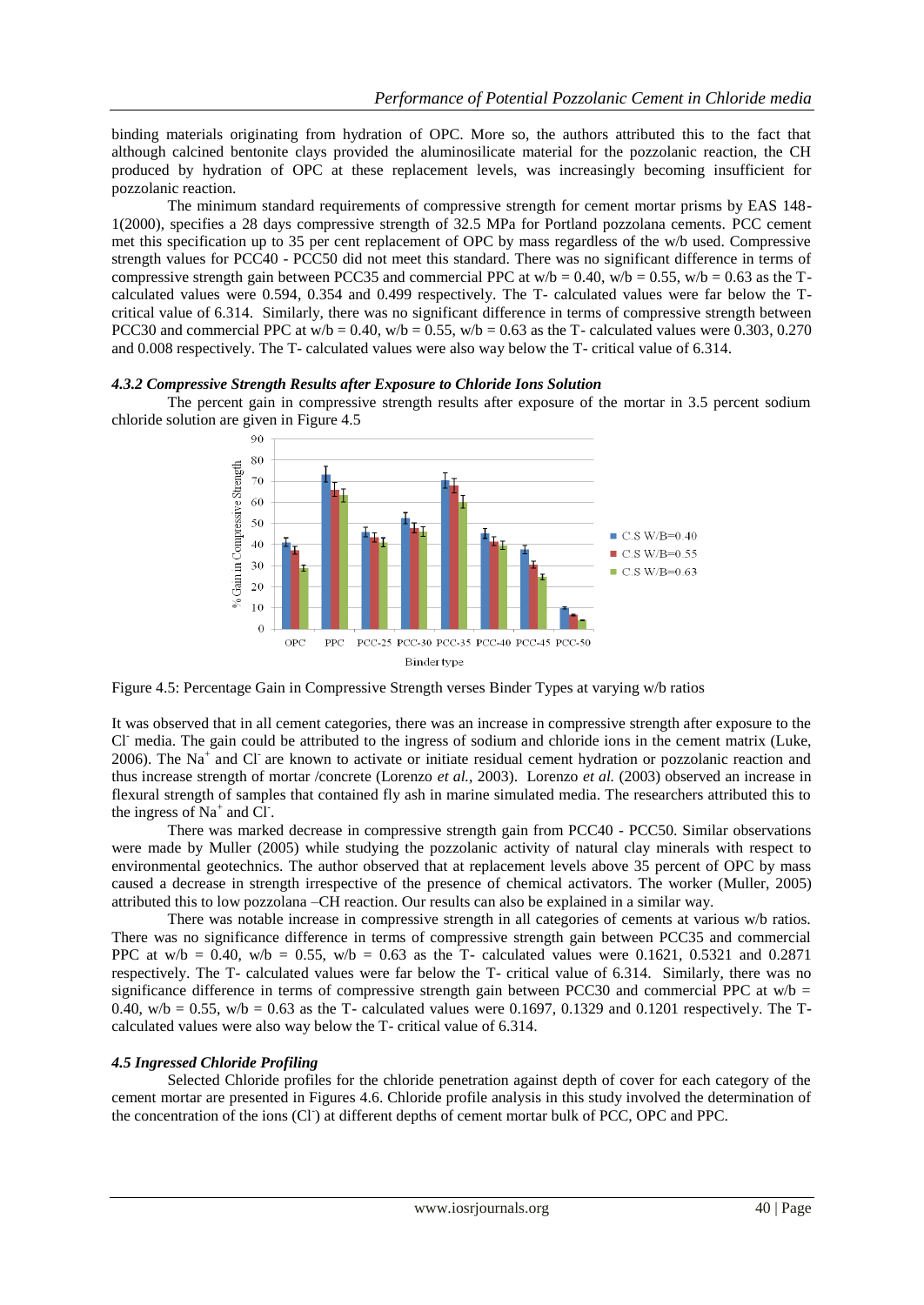

Figure 4.6: Graph of Concentration of Chloride Ions in g/g of Cement Mortar Verses Depth (mm) at 0.4 w/b It was observed that in all categories of cements, the total chloride decreased with increase in depth of penetration. This was even more pronounced as the w/c ratio reduced. There is sharp decrease in the amount of chlorides at the shallow depths of cover  $\ll$  20 mm). This could be attributed to chloride binding capacity and diffusivity of chlorides in the cement mortar ( Qiang, 2009). All cements bind a proportion of the chloride present (Hirao *et al.*, 2005). Chloride binding reduces diffusion rates of chlorides into the cement bulk of the cement involved (Hirao *et al.*, 2005).

At greater depths of cover (>20mm), it was observed that the OPC exhibited the highest chloride ingress especially at higher w/c ratios. This can be attributed to the fact that blended cements have lower CH than OPC in their pore solution (Bao-min and Li-Jiu, 2004; Hirao *et al.*, 2005). A low amount of CH in blended cements is as a result of pozzolanic reaction (GjØrv and Vennesland, 1979). CH, acts as the main source of OHhence the decreased amount of OH<sup>-</sup> leads to a lower exchange capacity between the OH<sup>-</sup> and the chlorides in the pore water (GjØrv and Vennesland, 1979). These factors clearly explain the low chloride ingress in blended cements used in this study.

Blended cements exhibited lower chloride ingress compared to OPC. The use of pozzolana has been reported to lower the chloride ingress in mortar /concrete (Gonçalves, 2009). The resistance to aggressive attack of PPC"s has been attributed to factors such as the pore refinement of its microstructure, the low alkalinity of its pore solution, and the low portlandite,  $Ca(OH)_2$ , content. These factors, which arise from the pozzolanic reaction, impede diffusion of aggressive ions such as chlorides (Lorenzo *et al.,* 2002).

The presence of pozzolana leads to a greater precipitation of cement gel products than occurs in OPC, which more effectively block the pores more effectively and therefore helping to reduce permeability (Garcı'a *et al*., 2000). The water-soluble calcium hydroxide liberated by hydrating cement may leach out of hardened concrete and leave voids for the ingress of water. In the pozzolanic reaction, by combining with the Calcium hydroxide (CH) directly reduces the amount of CH, which can reduce the leaching of CH (Garcı´a *et al*., 2000). The additional products from pozzolanic reaction, C-S-H will close the voids, which result in more dense concrete, and consequently reduce the permeability of concrete arising from a pore refining process ( Bai *et al*., 2003).

Beyond 35 percent replacement of OPC, the amount of chloride ingress in cement mortar gradually increased at all w/b. This is perhaps due to the fact that replacement of OPC beyond 35 percent, the added pozzolana only serves as a filler material with low resultant CSH. Similar observations were made by Khater *et al.* (2010) although studying the Influence of metakaolin on resistivity of cement mortar to magnesium chloride solution. The researchers attributed this to low chloride binding with increase in amount of pozzolana added due to formation of highly porous and less dense cement mortar with low amount of CSH.

As the w/b ratio increased, there was a marked rise in the chloride ingress in all the profile depths of the test cements in the order  $0.4 < 0.55 < 0.63$ . A high w/c ratio is known to contribute to a higher permeability consequently increasing the ingress of chlorides in cement pastes (Page *et al.,* 1986). When the w/b ratio increases, the porosity of the resultant mortar increases (Wild *et al.,* 1996). This results in higher diffusivity of the chloride into the mortar. Vaishali *et al.* (2011) although, studying the chloride ion permeability studies of metakaolin based high performance concrete observed that cement mortar with w/b ratios of 0.3 had a lower chloride content than those cast at a w/b ratio of 0.5. The workers attributed this to the fact that decreased w/b ratio increases the resistance of concrete/mortar by lowering permeability and porosity.

There was no significance difference in terms of chloride ingress between PCC35 and commercial PPC at  $w/b =$ 0.40, w/b = 0.55, w/b = 0.63 as the T- calculated values were 0.1621, 0.5321 and 0.2871 respectively. The Tcalculated values were far below the T- critical value of 6.314. Similarly, there was no significance difference in terms of compressive strength gain between PCC30 and commercial PPC at  $w/b = 0.40$ ,  $w/b = 0.55$ ,  $w/b = 0.55$ 0.63 as the T- calculated values were 0.1697, 0.1329 and 0.1201 respectively. The T- calculated values were also way below the T- critical value of 6.314.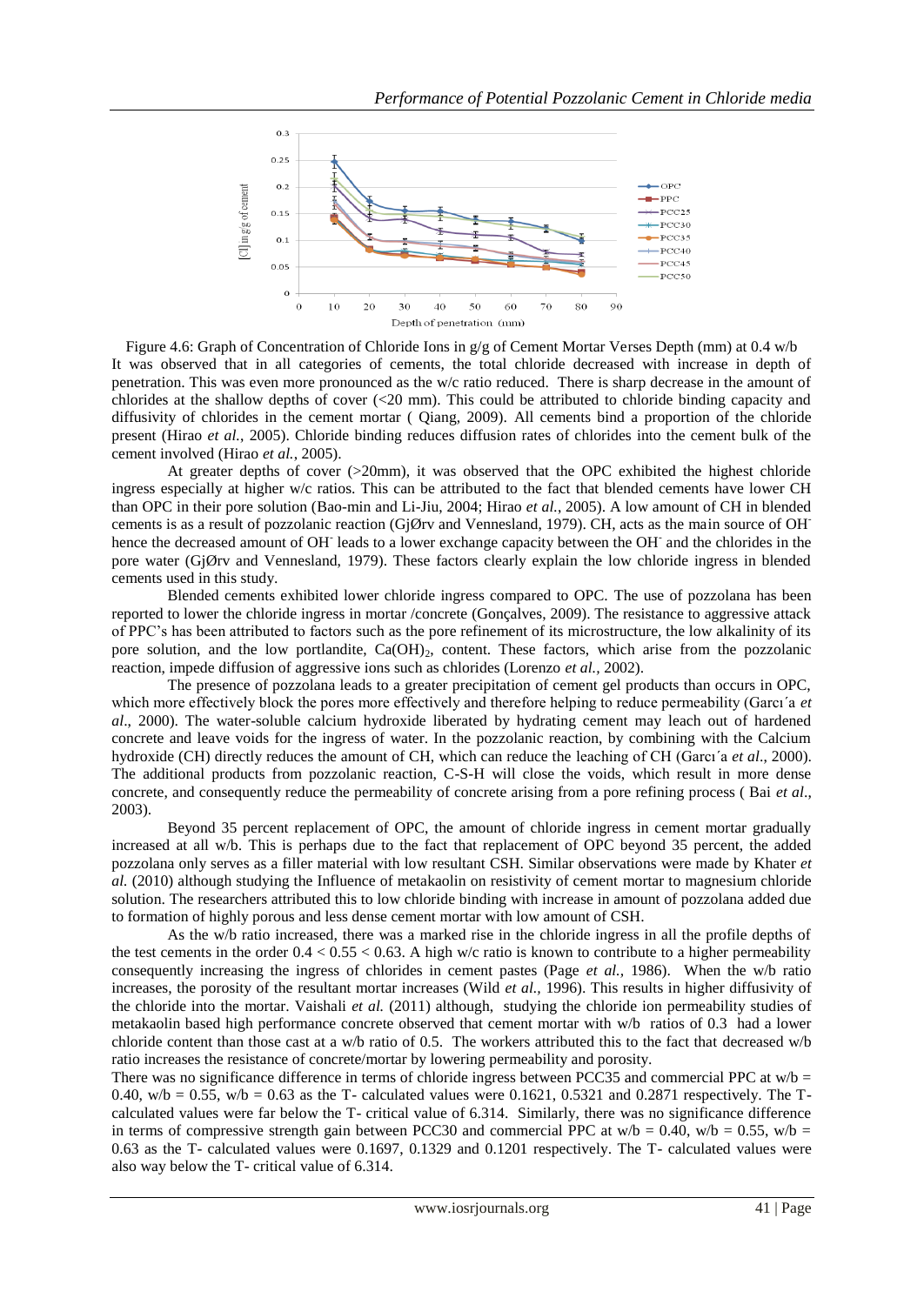# **4.6 Apparent Chloride Diffusion Coefficients**

The error fitting curve for determination of apparent chloride diffusion coefficient  $(D_{app})$  for the test cement, PCC50 mortar at w/b=0.63 is presented in figure 4.9. Moreover, the error fitting data for each cement category is presented in table 4.5 - 4.7. Similar error fitting curves were used for determination of the apparent diffusion coefficients for each cement category at w/b=0.40, w/b=0.55 and w/b=0.63.



Figure 4.9: Error Function Fitting Curve for PCC50 (w/b = 0.63,  $D_{app}$  = 1.832 x 10<sup>-11</sup> m<sup>2</sup>/s, r<sup>2</sup> = 0.954)

|                   | $\mathcal{L}$<br>- 11                   |                                     |                |
|-------------------|-----------------------------------------|-------------------------------------|----------------|
| Binder type       |                                         | $W/B = 0.40$                        |                |
|                   | $D_{\rm mig}$ $(m^2/s) \times 10^{-10}$ | $D_{app}$ $(m^2/s) \times 10^{-12}$ | $r^2$ - values |
| PCC <sub>25</sub> | 1.559                                   | 8.777                               | 0.961          |
| PCC <sub>30</sub> | 1.332                                   | 7.499                               | 0.966          |
| PCC <sub>35</sub> | 1.234                                   | 6.948                               | 0.969          |
| PCC <sub>40</sub> | 1.552                                   | 8.738                               | 0.961          |
| PCC <sub>45</sub> | 1.562                                   | 8.795                               | 0.961          |
| PCC <sub>50</sub> | 1.890                                   | 10.64                               | 0.955          |
| <b>PPC</b>        | 1.234                                   | 6.948                               | 0.969          |

Table 4.4:  $D_{\text{mig}}$ ,  $D_{\text{app}}$  and  $r^2$  - Values for different Cement Mortars at w/b = 0.40

Table 4.5:  $D_{\text{mig}}$ ,  $D_{\text{app}}$  and  $r^2$  - Values for different Cement Mortars at w/b = 0.55

OPC 2.773 2.773 15.61 0.945

| Binder type       | $\cdots$<br>P<br>$W/B = 0.55$  |                                            |       |  |
|-------------------|--------------------------------|--------------------------------------------|-------|--|
|                   | $\rm D_{mig}\!\times 10^{-10}$ | $\mathrm{D_{app}}\!\times 10^{\text{-}12}$ |       |  |
| PCC <sub>25</sub> | 2.609                          | 14.688                                     | 0.947 |  |
| PCC <sub>30</sub> | 1.528                          | 8.602                                      | 0.962 |  |
| PCC <sub>35</sub> | 1.424                          | 8.015                                      | 0.964 |  |
| PCC <sub>40</sub> | 1.597                          | 8.993                                      | 0.961 |  |
| PCC <sub>45</sub> | 1.632                          | 9.192                                      | 0.960 |  |
| PCC50             | 1.929                          | 10.860                                     | 0.955 |  |
| <b>PPC</b>        | 1.231                          | 6.933                                      | 0.969 |  |
| <b>OPC</b>        | 3.210                          | 18.069                                     | 0.942 |  |

Table 4.6:  $D_{\text{mig}}$ ,  $D_{\text{app}}$  and  $r^2$  - Values for different Cement Mortars at w/b = 0.63

| Binder type       | $W/B = 0.63$                                        |                                  |                         |  |  |
|-------------------|-----------------------------------------------------|----------------------------------|-------------------------|--|--|
|                   | $D_{\rm mig}$ (m <sup>2</sup> /s) $\times 10^{-10}$ | $D_{app}(m^2/s) \times 10^{-11}$ | r <sup>-</sup> - values |  |  |
| PCC <sub>25</sub> | 2.820                                               | 1.587                            | 0.945                   |  |  |
| PCC <sub>30</sub> | 1.964                                               | 1.106                            | 0.954                   |  |  |
| PCC <sub>35</sub> | 1.453                                               | 0.818                            | 0.964                   |  |  |
| PCC <sub>40</sub> | 1.968                                               | 1.108                            | 0.954                   |  |  |
| PCC <sub>45</sub> | 1.968                                               | 1.109                            | 0.954                   |  |  |
| PCC <sub>50</sub> | 3.255                                               | 1.832                            | 0.954                   |  |  |
| PPC               | 1.259                                               | 0.708                            | 0.968                   |  |  |
| <b>OPC</b>        | 3.382                                               | 1.904                            | 0.941                   |  |  |

It was observed that the higher the w/b the higher was the  $D_{app}$  across all cement categories. Similar observations were made by Paya *et al*. (2010) and Vaishali *et al.*(2011). The workers attributed this to the fact that high w/b affects porosity mortars. The connectivity of the pore system depends on the amount of original mixing–water filled space and the degree to which it has been filled with hydration products ( Wallah *et al.,* 2004). This could explain why increase in w/b ratios resulted to increased diffusion coefficients.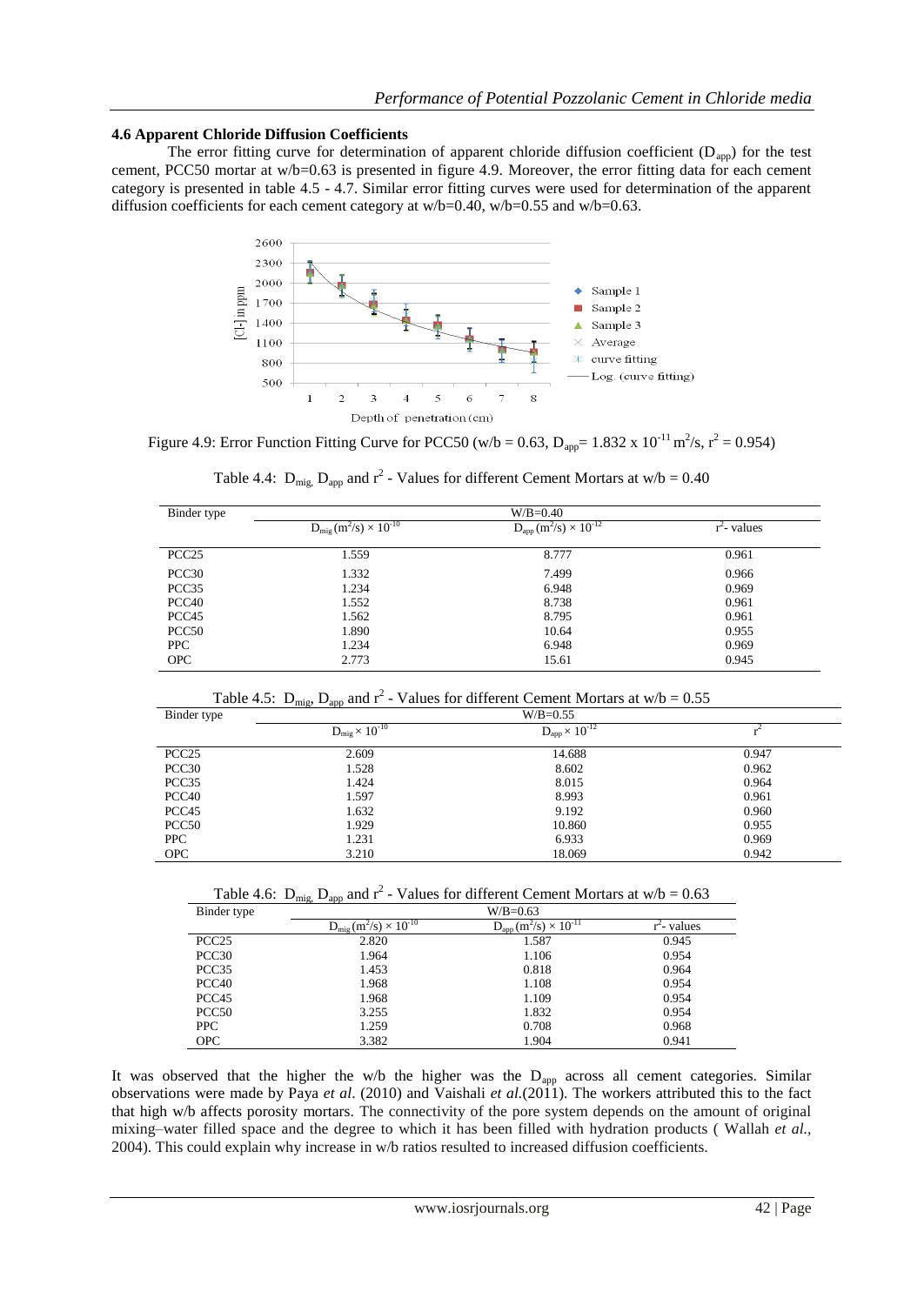It was observed that the blended cements showed lower D<sub>app</sub> than OPC at all w/b ratios. Anwar *et al.* (2001) although investigating the influence of RHA in concrete observed a lower ratio of soluble/total chloride ions content than those of OPC concretes. The worker (Anwar *et al.,* 2001) attributed this to the fact that chloride penetration into concrete is affected by the chloride binding capacity of the concrete. Blended cements have been found to bind more chlorides than OPC (Schlangen *at al*., 2007). High chloride binding ability effectively removes a large proportion of chloride ions in the pore structure of a cement mortar (Schlangen *at al*., 2007). This leads to low chloride ingress in the cement mortar characterized by low D<sub>app</sub> as observed in this study. The chloride binding capacity is controlled by the amount of cementing materials used and the  $C_3A$  content in the concrete (Hossain, 2005). C<sub>3</sub>A content of the cement influences its binding capacity, with increased C<sub>3</sub>A content leading to increased binding (Hossain, 2005).

In this study, there was a marked decrease in  $D_{app}$  from PCC25 to PCC 35. Similar observations were made by Khan (2010) although investigating the chloride ingress resistance of high performance concrete containing supplementary composites silica fumes, by up to 10 percent replacement level of OPC. The researcher, observed a significant decrease in the chloride diffusion coefficients in binary systems with increase in amount of silica fume. The researcher attributed this to the increased chloride binding with increase in the amount of pozzolana added (silica fume). Vaishali *et al.* (2011), although working on chloride ion permeability studies of metakaolin based high performance concrete, observed that the chloride diffusion coefficients decreased with increase in OPC replacement levels up to 30 percent. The author attributed this to densification of concrete by addition of pozzolana thus lowering porosity. Increased chloride binding and low porosity are therefore the major factors that lead to the decrease in  $D_{app}$  from PCC25 to PCC 35.

There was a notable increase in apparent diffusion coefficients from PCC40 – PCC50 at all the w/b ratios considered. This is due to low amount of secondary cementious materials formed as a result of minimal pozzolanic reaction. There was marked decrease in compressive strength development in the said cements as shown in Figure 4.4 and 4.5.

OPC exhibited the highest  $D_{app}$  values regardless of the w/b ratio used. This can be attributed to high exchange capacity of OH<sup>-</sup> (Qiang, 2009; Poon *et al.*, 2006), low Al<sub>2</sub>O<sub>3</sub> phase due to lack of pozzolana inclusion (Balonis and Glasser, 2009). Similar observations were made by Lothenbach and Winnefeld (2006) while studying thermodynamic modeling of the hydration of Portland cement*.*

There was no significant difference in chloride ingress between PCC35 and commercial PPC at  $w/b = 0.40$ ,  $w/b$  $= 0.55$ , w/b  $= 0.63$  as the T- calculated values were 0.1621, 0.5321 and 0.2871 respectively. The T- calculated values were far below the T- critical value of 6.314. Similarly, there was no significant difference in terms of compressive strength gain between PCC30 and commercial PPC at  $w/b = 0.40$ ,  $w/b = 0.55$ ,  $w/b = 0.63$  as the Tcalculated values were 0.1697, 0.1329 and 0.1201 respectively. The T- calculated values were also way below the T- critical value of 6.314. From the chloride profiles in figures  $4.6 - 4.8$ , the test cements exhibited similar ingress in chloride ions across all depths of cover. Similarly, from the compressive strength development (figure 4.4), there was no statistical difference between the test cements. Clearly, this shows the test cements PCC30, and PCC35 can be used in similar environments as commercial PPC. This can be attributed to packing of pozzolana grain in hydrated cement (Arya *et al.,* 1990; Guerrero *et al*., 2000), formation of secondary cementious materials thereby decreasing permeability ( Bai *et al*., 2003; Luke, 2006) as well as inclusion of the Cl-binding Al2O3, from pozzolana (Lorenzo *et al*., 2003; Barberon *et al*., 2005).

#### **Acknowledgements**

The authors would like to express their appreciation to the laboratory staff at the civil engineering department in Jomo Kenyatta University of Agriculture and technology. We are also indebted to the laboratory technicians at Kenyatta University and Geology and mines department located in industrial Area in Nairobi-Kenya for their immense contribution to our research.

#### **References**

- [1]. Anwar, M.; Miyagawa, T. and Gaweesh, M. (2001). Using Rice Husk Ash as a Cement Replacement Material in Concrete. In the Proceedings of the 2001 first international Ecological Building Structure Conference, pp. 671- 684.
- [2]. Arjunan, P.; Silsbee, M.R. and Roy, D.M. (2005). Chemical Activation of Low Calcium Fly Ash. Part I : Identification of Suitable Activators and their Dosage. *Proceedings Of The International Ash Utilization Symposium,* Center for Applied Energy Research, University Of Kentucky, pp. 22–24.
- [3]. Arya, C.; Buenfeld, N.R. and Newman, J.B. (1990). "Factors Influencing Chloride-binding in Concrete", *Cement and Concrete Research*, **20,** pp. 291-300.
- [4]. ASTM C1202-97 (2001). Standard Test Method for Electrical Indication of Concrete"s Ability to Resist Chloride Ion Penetration. Annual Book of ASTM standards, **04**, pp. 646–51.